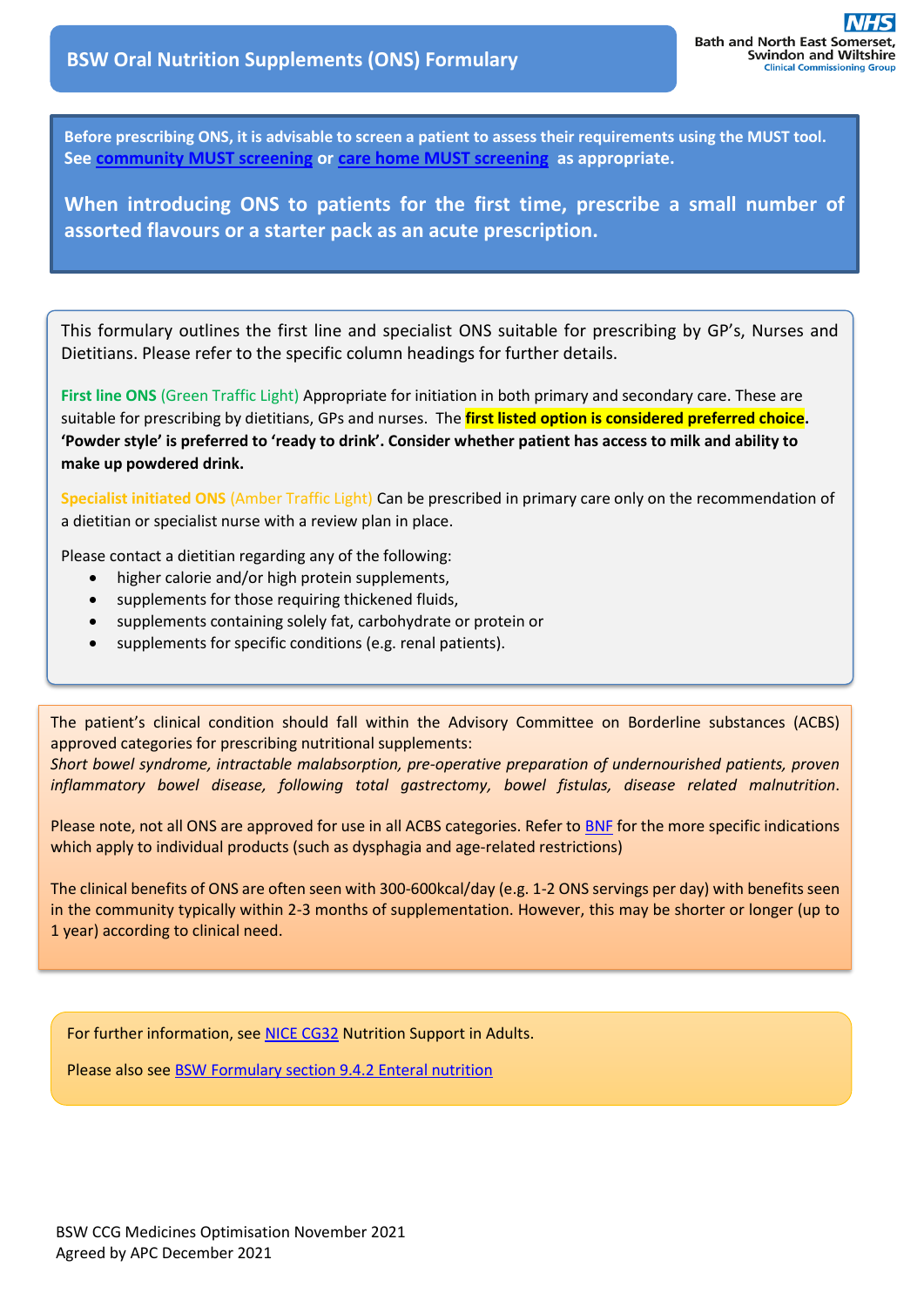| Powdered MILKSHAKE style ONS (to be mixed with 200ml full fat milk)<br>Consider whether patient has access to milk and ability to make up the drink with milk. Consider cost to<br>patient. Not suitable for those with lactose intolerance. |                                    |                                      |                                                                                                                                                                                       |  |                  |  |
|----------------------------------------------------------------------------------------------------------------------------------------------------------------------------------------------------------------------------------------------|------------------------------------|--------------------------------------|---------------------------------------------------------------------------------------------------------------------------------------------------------------------------------------|--|------------------|--|
| <b>Product Name</b>                                                                                                                                                                                                                          | Unit (number<br>per box)           | No. per 28<br>days/Volume            | <b>Nutritional information/sachet</b><br>made with 200mls full fat milk                                                                                                               |  | Cost per 28 days |  |
| <b>Foodlink</b><br><b>Complete</b><br>(2/day)<br>banana,<br>chocolate,<br>natural,<br>strawberry,<br>vanilla                                                                                                                                 | 57g sachet (7)                     | 56 sachets<br>3192 g<br>8 packs of 7 | <b>378 kcal</b><br>19 g protein<br>200 ml fluid<br><b>Contains Lactose</b><br>(Can also be made with 100ml<br>COLD full fat milk and will<br>provide 318kcal, 15g protein)            |  | £27.44/bd        |  |
| <b>Ensure Shake</b><br>(2/day)<br>Banana,<br>chocolate,<br>strawberry,<br>vanilla                                                                                                                                                            | 57g sachet (7)                     | 56 sachets<br>3192g<br>8 packs of 7  | <b>386 kcal</b><br>17.2 g protein<br>200 ml fluid<br><b>Contains lactose</b><br>(Can also be made with 100ml<br><b>COLD full fat milk and will</b><br>provide 319kcal, 13.7g protein) |  | £27.44/bd        |  |
|                                                                                                                                                                                                                                              |                                    |                                      | Ready to drink MILKSHAKE style ONS. Prescribe patient's preferred flavours<br>(200ml bottle)<br>For those unable to use powdered milkshakes but can tolerate larger volumes.          |  |                  |  |
| <b>Product Name</b>                                                                                                                                                                                                                          | <b>Unit</b><br>(number<br>per box) | No. per 28<br>days/Volume            | <b>Nutritional</b><br>information/bottle                                                                                                                                              |  | Cost per 28 days |  |
| <b>Altraplen Energy</b><br>(2/day)<br>chocolate, banana,<br>strawberry,<br>vanilla                                                                                                                                                           | 200ml<br>bottle                    | 56 bottles<br>11,200ml               | 300 kcals<br>12 g protein<br>200 ml fluid<br>Lactose free                                                                                                                             |  | £49.84/bd        |  |
| Fortisip (2/day)<br>Neutral, vanilla,<br>chocolate,<br>caramel, banana,<br>orange,<br>strawberry,<br>tropical                                                                                                                                | 200 ml<br>bottle                   | 56 bottles<br>11,200ml               | 300 kcals<br>11.8 g protein<br>200 ml fluid<br>Lactose free                                                                                                                           |  | £67.27/bd        |  |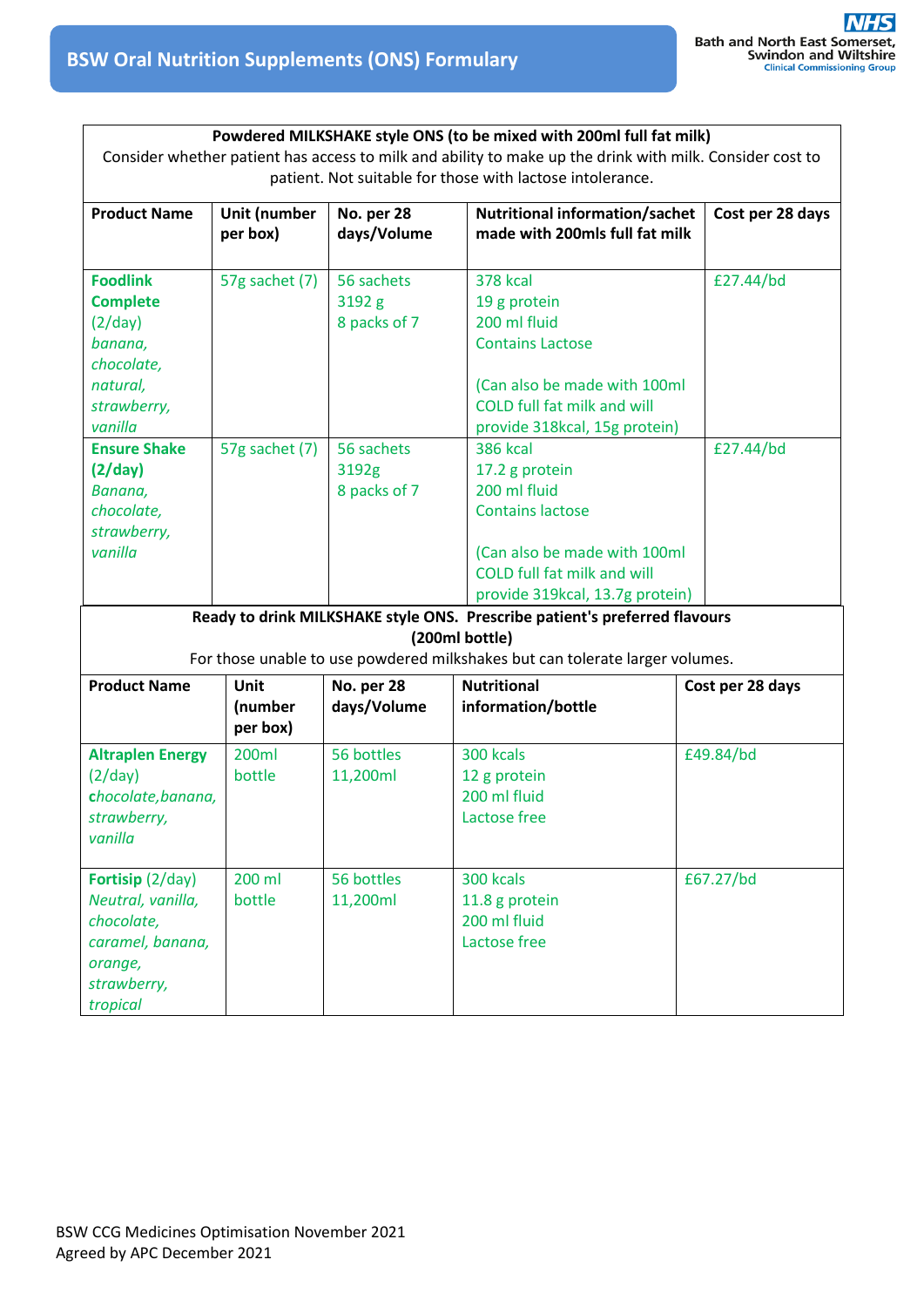| Ready to drink COMPACT style ONS. Prescribe patient's preferred flavours                                                |                    |                       |                                                                      |                  |  |  |
|-------------------------------------------------------------------------------------------------------------------------|--------------------|-----------------------|----------------------------------------------------------------------|------------------|--|--|
| For those who require smaller volumes or with fluid restrictions                                                        |                    |                       |                                                                      |                  |  |  |
| <b>Product Name</b>                                                                                                     | Unit<br>No. per 28 |                       | <b>Nutritional information/sachet</b>                                | Cost per 28 days |  |  |
|                                                                                                                         | (number            | days/Volume           | or bottle                                                            |                  |  |  |
|                                                                                                                         | per box)           |                       |                                                                      |                  |  |  |
| <b>Foodlink</b>                                                                                                         | 57 <sub>g</sub>    | 56 sachets            | Made up with 100ml full fat milk                                     | £27.44/bd        |  |  |
| <b>Complete</b>                                                                                                         | sachet             | 3192 g                | <b>318 kcal</b>                                                      |                  |  |  |
| <b>Compact</b>                                                                                                          | (7)                | 8 packs of 7          | 15 g protein                                                         |                  |  |  |
| (2/day)                                                                                                                 |                    |                       | 100 ml fluid                                                         |                  |  |  |
| Banana,                                                                                                                 |                    |                       | <b>Contains Lactose</b>                                              |                  |  |  |
| chocolate, natural,                                                                                                     |                    |                       | *Consider whether patient has                                        |                  |  |  |
| strawberry, vanilla                                                                                                     |                    |                       | access to milk and ability to                                        |                  |  |  |
|                                                                                                                         |                    |                       | make up the drink with milk.                                         |                  |  |  |
|                                                                                                                         |                    |                       | *Consider cost to patient                                            |                  |  |  |
| <b>Fortisip Compact</b><br>(2/day)<br>Chocolate, vanilla,<br>banana,<br>strawberry,<br>apricot, forest<br>fruits, mocha | 125 ml<br>bottle   | 56 bottles<br>7000 ml | 300 kcals<br>12 g protein<br>125 ml fluid<br><b>Contains lactose</b> | £74.48/bd        |  |  |
| <b>Altraplen</b><br><b>Compact</b><br>(2/day)<br>Hazel-chocolate,<br>strawberry,<br>vanilla, banana                     | $125$ ml<br>bottle | 56 bottles<br>7000 ml | 300 kcals<br>12 g protein<br>125 ml fluid<br><b>Contains lactose</b> | £74.48/bd        |  |  |

| JUICE style ONS if products above are contraindicated<br>Includes powdered style and ready to drink options<br>Not suitable for people with diabetes, COPD and wounds due to carbohydrate: protein ratio. |                                    |                                      |                                                                        |                  |  |
|-----------------------------------------------------------------------------------------------------------------------------------------------------------------------------------------------------------|------------------------------------|--------------------------------------|------------------------------------------------------------------------|------------------|--|
| <b>Product Name</b>                                                                                                                                                                                       | <b>Unit</b><br>(number<br>per box) | No. per 28<br>days/Volume            | <b>Nutritional information/bottle</b>                                  | Cost per 28 days |  |
| <b>Aymes ActaSolve</b><br>smoothie<br>(2/d)<br>Pineapple, mango,<br>peach, strawberry &<br>cranberry<br><b>TO BE MADE UP</b><br><b>WITH 150mls Water</b>                                                  | 66g<br>sachet<br>(7)               | 56 sachets<br>3696 g<br>8 packs of 7 | 297 kcals<br>10.7 g protein<br>150 ml fluid<br><b>Residual lactose</b> | £56.00/bd        |  |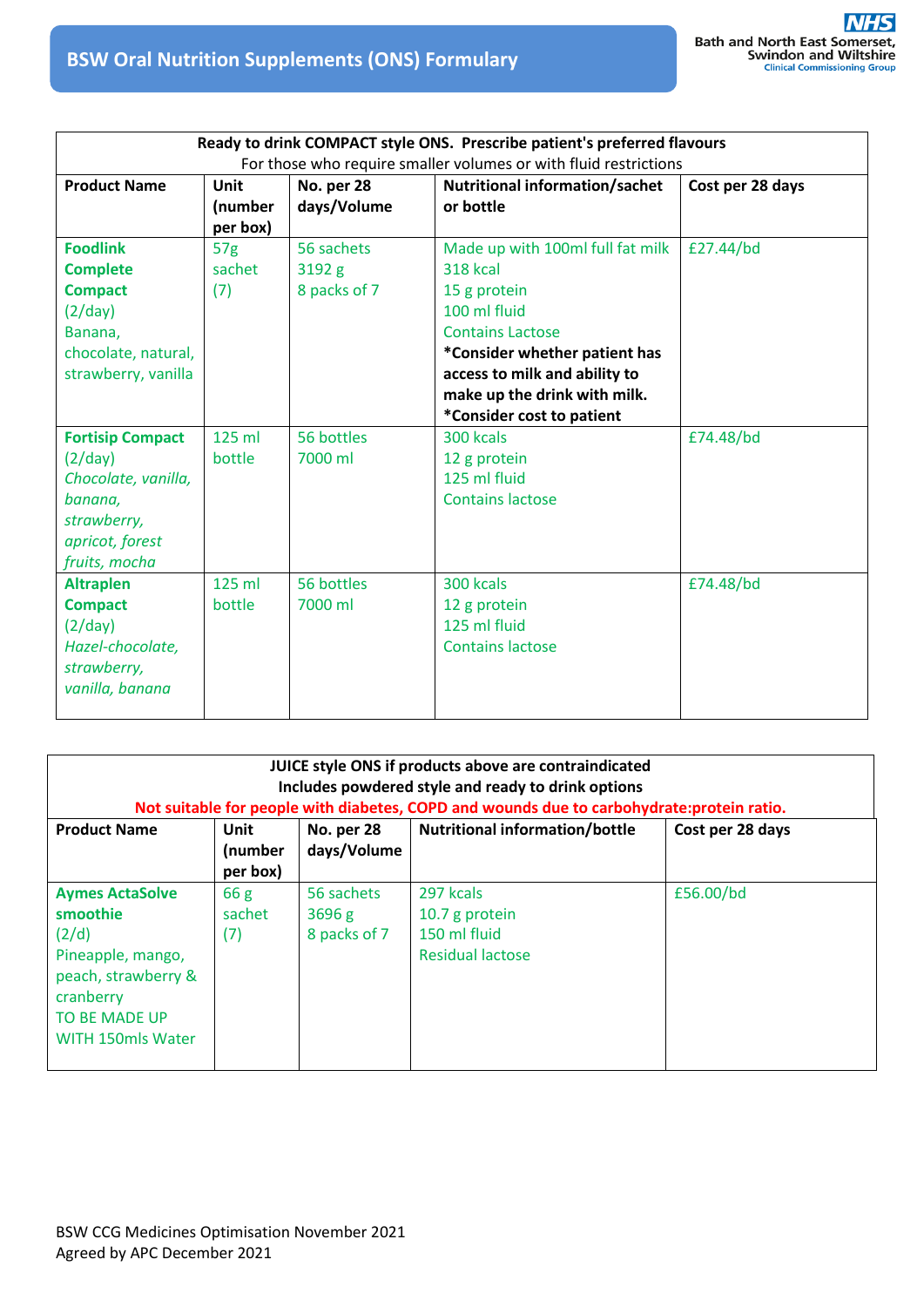| <b>Altrajuce</b><br>(2/day)<br>Apple, blackcurrant,<br>orange, strawberry                                    | 200 ml | 56 bottles<br>11,200ml  | 300 kcals<br>7.8g protein<br>67g carbohydrate<br>200 <sub>ml</sub><br>Lactose free | £97.02/bd  |
|--------------------------------------------------------------------------------------------------------------|--------|-------------------------|------------------------------------------------------------------------------------|------------|
| <b>Fortijuce</b> (2/day)<br>Apple, blackcurrant,<br>forest fruits, lemon,<br>orange, strawberry,<br>tropical | 200 ml | 56 bottles<br>11,200 ml | 300 kcals<br>8g protein<br>65.4 g carbohydrate<br>200 ml fluid<br>Residual lactose | £115.92/bd |

| MILKSHAKE style PLUS FIBRE ONS. Prescribe patient's preferred flavours<br>Contains fibre, consider for those with constipation |                          |                                     |                                                                                                          |                  |  |  |
|--------------------------------------------------------------------------------------------------------------------------------|--------------------------|-------------------------------------|----------------------------------------------------------------------------------------------------------|------------------|--|--|
| <b>Product Name</b>                                                                                                            | Unit (number<br>per box) | <b>No. per 28</b><br>days/Volume    | <b>Nutritional</b><br>information/bottle                                                                 | Cost per 28 days |  |  |
| <b>Foodlink Complete</b><br><b>Powder with Fibre</b><br>(2/day)<br>Banana, chocolate,<br>natural, strawberry,<br>vanilla       | 63g sachet $(7)$         | 56 sachets<br>3528g<br>8 packs of 7 | 413-421 kcals<br>18.5 - 19.7 g protein<br>$4.5 - 4.7$ g fibre<br>200 ml fluid<br><b>Contains lactose</b> | £40.48/bd        |  |  |
| <b>Ensure Plus Fibre</b><br>(2/day)<br>Banana, strawberry,<br>chocolate, raspberry,<br>vanilla                                 | 200 ml bottle            | 56 bottles<br>11,200 ml             | 310 kcals<br>12.5 g protein<br>5g fibre<br>200 ml fluid<br>Lactose free                                  | £124.88/bd       |  |  |

| MILKSHAKE style HIGH PROTEIN ONS.<br>Includes powdered style and ready to drink options            |                          |                                     |                                                                                                                 |                     |  |  |
|----------------------------------------------------------------------------------------------------|--------------------------|-------------------------------------|-----------------------------------------------------------------------------------------------------------------|---------------------|--|--|
| <b>Product Name</b>                                                                                | Unit (number<br>per box) | No. per 28<br>days/Volume           | <b>Nutritional</b><br>information/bottle                                                                        | Cost per 28 days    |  |  |
| <b>Foodlink Complete</b><br>(2/day)<br>Banana, chocolate,<br>natural, strawberry,<br>vanilla       | 57g sachet (7)           | 56 sachets<br>3192g<br>8 packs of 7 | Made with 200mls full fat<br>milk<br><b>378 kcal</b><br>19 g protein<br>200 ml fluid<br><b>Contains Lactose</b> | £27.44/bd           |  |  |
| <b>Aymes ActaGain 2.4</b><br><b>Complete Maxi</b><br>$(1-2/day)$<br>Vanilla, strawberry,<br>banana | 200 ml bottle            | 28 bottles<br>5600 ml               | 480 kcals<br>19.2g protein<br>200ml fluid<br><b>Contains Lactose</b>                                            | £37.24/od £74.48/bd |  |  |

BSW CCG Medicines Optimisation November 2021 Agreed by APC December 2021